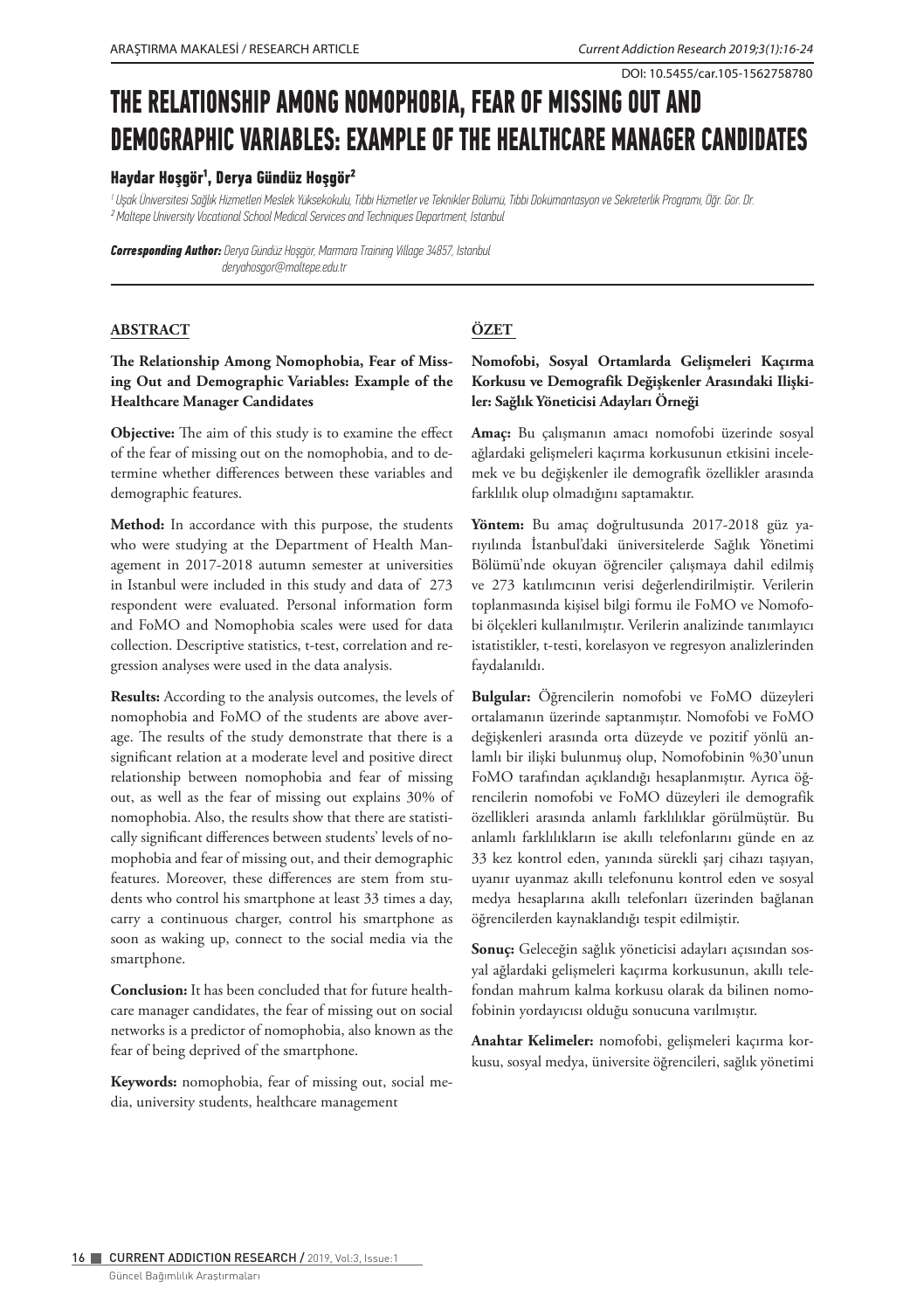## **INTRODUCTION**

In addition to the standard functions offered by mobile phones, smartphones are mobile communication devices with an operating system. Thanks to numerous mobile applications smartphone technology have developed rapidly in recent years. Today, smartphones are considered to be tools of convenience enabling people to surf on the internet, connect social network, shop online, and do mobile banking (1). In other words, smartphones have now become an integral part of people's daily lives (2) and this has triggered their tendency to be dependent on smartphones. Besides, the more smartphones have become affordable the more people have become dependent on them (3).

According to the "Digital in 2018 Report", published annually by "We are Social" (4); 68% of the total population of the world (approximately 7.6 billion) use smartphones, 53% use internet, 42% use social media actively and 39% connect social media via smartphones. The same report points out that in Turkey such ratios go up to 90%, 67%, 63%, and 54% respectively. These figures point to a growing sign of smartphone addiction in Turkey. Thus, problematic and overuse of smartphones have become an important research topic in the literature review (5,6).

Nomophobia, derived from the abbreviation of the words "no-mobile-phone phobia" in English, is defined as the fear of deprivation of a smartphone and considered to be the new phobia of the modern age (7). From another point of view, nomophobia is a general state of anxiety and discomfort experienced when one has no access to his/her smartphone or computer (8,9). Although nomophobia is not a listed disorder in the fifth edition of the "Diagnostic and Statistical Manual of Mental Disorders" published by the American Psychiatric Association, it was proposed in the previous edition of the same publication that nomophobia should count as a special type of fear (10).

Regarding the people who are prone to this type of fear, Celik and Atilla (11) claim that the more young people tend to use smartphones the more they are negatively effected by nomophobia. Similarly, Wallace (12) emphasizes the point that higher prevalence of nomophobia on university campuses has direct connection with easier access to computer laboratories. It is significant to note that in the majority of the research cited in national (13-20) and international (21-28) literature, experimental and control groups include just students to a great extent.

On the other hand, it is known that young people having nomophobic tendencies display certain behavioral patterns. In this context, Kanmani et al. (29) describe the characteristics of nomophobic individuals as follows: they never turn off their phones, they check incoming calls and notifications at all times, they live next to their mobile phones and chargers, they use their phones at inappropriate times, they check their phones as soon as they wake up, they do not turn off their phones at night and spend time in bed with their smartphones. All these data are important as that relate to the connection between nomophobia and problematic smartphone use.

Many health problems and other complaints nomophobic individuals suffer from have been referred to in the literature. Some of those problems are depression (30), neck pain (31), visual impairment, obesity, carpal tunnel syndrome, behavior disorders, hopelessness, insecurity, alexithymia (32), lack of tolerance, social isolation, low self-esteem (33), decreased physical and social activities (34), sleep disorder and energy lowness (35), in/out-vehicle traffic accidents (36) and low academic performance (13, 37).

Similar to smartphone addiction, another current type of fear that influences young adults is "Fear of Missing Out" (FoMO) which is also known as fear of missing developments in social media. It is believed that FoMO, which is a new type of fear concerning people who constantly check if their friends share something new (a piece of news, status updates, photos, etc.)on the net, is a new type of dependence (1). FoMOphobic individuals think that others have more satisfying experiences than themselves, and therefore they stay online and follow what others do (38). Hence, FoMO is conceptualized in terms of fear of missing opportunities, resting from something, missing the agenda, not being aware of social interactions, failing to stay connected, and to be deprived of new experiences (39).

Przybylski et al. (40) and Dossey (41) point out that, because smartphones and internet have become an integral part of our daily life, people tend to spend longer hours in various social networking environments such as Facebook, Instagram, Twitter, Youtube, WhatsApp, and thus they become more inclined to FoMO. The findings of a study conducted by Gokler et al. (42) with the participation of 200 university students support the view above. And the research findings show that there is a positive and significant relationship between problematic use of smartphones and FoMO. In addition, it is reported that the number of social media accounts people have and check frequency on Facebook and Twitter implies a positive and significant relationship with FoMO.

Hosgor et al. (43)' state that students who are inclined to FoMO tend to carry a charger at all times, check their smartphones as soon as they wake up, go to bed with smartphones, stay connect to the social media everyday continuously, check smartphones at least 50 times a day, have a social media account history for minimum 7 years, have at least 4 different social media accounts, and spend at least 7 hours on social networks everyday. At the same time, the findings are noteworthy in terms of gained identity with similar behavioral patterns of the tendency to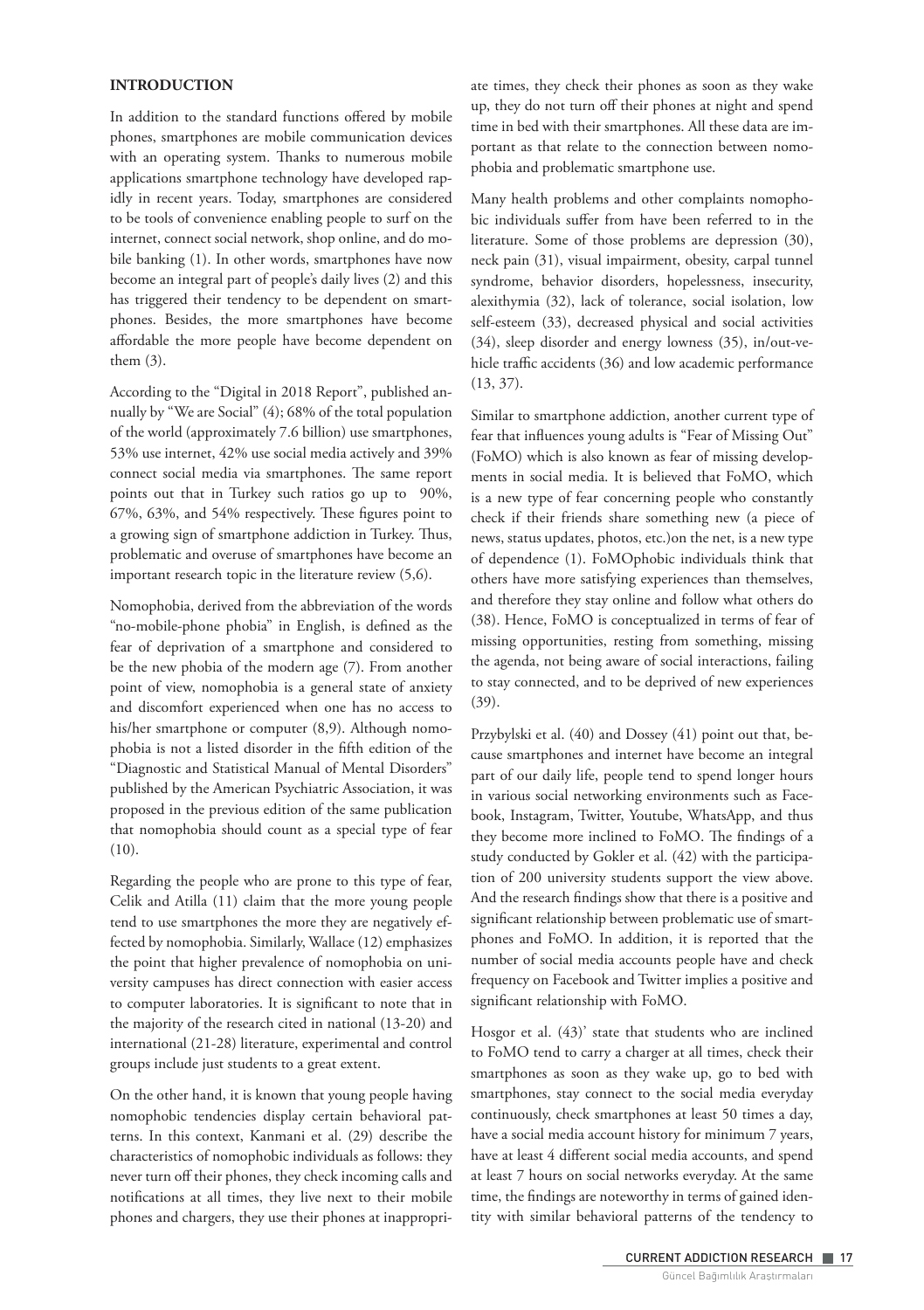nomophobia and FoMO.

According to Riordan et al. (44); FoMO, defined as the desire of staying socially connected through social media, is associated with lower life satisfaction and mood. In parallel, Dhir et al. (45) refer to the relationships between FoMO and excessive alcohol consumption, anxiety, depression and mental exhaustion. Regarding young people with high FoMO levels, Przybylski et al. (40) say that they are more likely to control their messages while driving, before going to bed, as soon as they wake up and are more likely to use Facebook during lectures. However, such findings in the literature do not seem to have sufficient evidence to support the variables affecting FoMO and that are affected by it. Similarly, Hetz (46) also points out that there are very few experimental studies on FoMO and the issue should be addressed in different contexts. Thus, it can be said that this study, in which the relationships among FoMO, nomophobia, smartphone and social media use are investigated with respect to young adults, will contribute to the scientific field.

# **METHODS**

In the descriptive study is used face to face survey method with students.

#### **Objective and Importance**

In this study is aimed the effect of fear of missing out on the nomophobia. As well as, it was examined whether a significant difference among the fear of missing out, nomophobia, and qualified of respondents. There is limited research conducted about this topic in Turkey context. Therefore, it can be stated that the study will contribute to the literature in terms of addiction to smartphone and social media.

#### **Study Population and Sampling**

The study population consists of studying at the Department of Healthcare Management at universities in the province of Istanbul, Turkey during the 2017-2018 autumn semester. The sampling was executed since it was difficult to access all students studying at universities in Istanbul. As related to sampling volume, Tavsancıl (47) explain that the sampling volume must be 5-10 times of the number of questionnaire items. When considering that 30 items in the study questionnaire, the minimum and the maximum number of the respondent must be 150 and 300, respectively. In this context, the valid data were collected from 273 university students and the required sample size was achieved. All permits were taken from relevant institutions without ethics committee decision and the study executed only within the framework of the volunteerism of the participants.

When Table 1 is examined, it is seen that 75.1% of 273 students were female; 56.4% of respondents were at least 21 years old. 54.2% of them checked their smartphones

Güncel Bağımlılık Araştırmaları

minimum 33 times; 50.9% of students declared that they are carrying a charger; the majority of participants (81.3%) explained that they are controlling their smartphone as soon as waking up; a significant portion of them (87.2%) report that they didn't turn off their smartphones at night. While more than half of students (59.3%) have minimum three social media accounts, 55.4% of them spend 3 hours in social media via their smartphone.

# **Data collection instruments**

*Fear of Missing Out Scale:* This scale had developed by Przybylski et al. [40] and was adapted to Turkish by Gokler et al. (42). The scale has one dimension structure, 10 items, and a 5-point Likert Scale (1: Not true, 5: Extremely true). The score obtained from the scale varies between 10-50 and there is no specific cut-off point of the scale. There is no reverse item on the scale. As the score obtained from the scale increases, FoMO levels of the participants also increase. The Cronbach' Alpha coefficients of the original scale and it's adapted to Turkish were 0.95 and 0.84, respectively. In the study, the reliability coefficient of the FoMO scale was found to be 0.83.

*Nomophobia Scale:* This scale was firstly improved by Yildirim and Correia (9) and it was adapted to Turkish by Yildirim et al. (20). It has four sub-dimensions, 20 items, and a 7-point Likert Scale. However, 5-point Likert scale is used in this study since the related attendance statements are not in Turkish. These sub-dimensions are giving up convenience (GUC), losing connectedness (LC), not being able to access information (NAI) and not being able to communicate (NC) and Cronbach' Alpha values of each one were 0.81, 0.87, 0.94 and 0.83 for original scale, respectively. On the other hand, Cronbach Alpha values of the Turkish version were 0.91, 0.74, 0.90, 0.94, respectively. In the study, the reliability coefficient of the nomophobia sub-dimensions was calculated to be 0.80, 0.82, 0.91, 0.88, respectively.

Table 2 reflects the levels of mean, standard deviation, minimum, maximum, skewness, and kurtosis of the scales in the study. When Table 2 is examined, it is observed that the mean scores of total nomophobia scale and their subdimensions are between 2.42-3.56. Thus, it can be said that the mean values of nomophobia and its sub-scale average were at a moderate level, except for LC sub-dimension. Also, students' FoMO level is above the average. In addition to these, the skewness values of the nomophobia sub-dimensions are between**│**-0.64**│**and **│**0.64**│**while the kurtosis values of them are between**│**-0.72**│**and **│**0.03**│**. On the other hand, the skewness and kurtosis values of the total FoMO scale are between**│**0.29**│**and **│**0.29**│**. Tabachnick and Fidell (48) are reported that the values of skewness and kurtosis in terms of suitable for normal distribution must be within ± 1.96 in absolute value. In this case, it can be said that FoMO and nomophobia scales are suitable for normal distribution.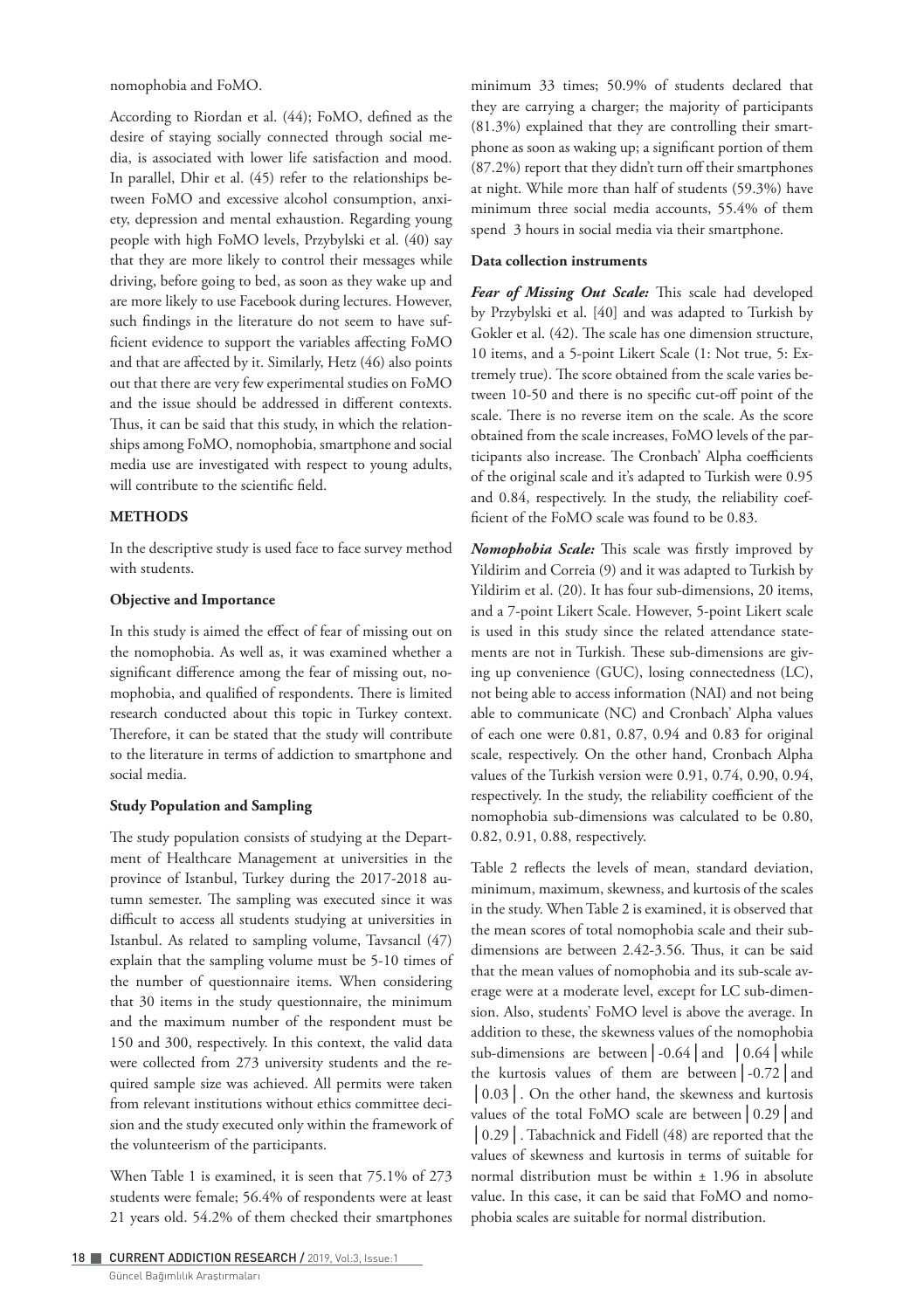#### **Data Analysis**

All statistical analyses were executed via SPSS V21.0. Descriptive statistics, t-test, correlation analysis, and simple linear regression analysis were used in the data analyses.

#### **RESULTS**

The results of t-test in Table 3 show that there is a significant difference between gender and nomophobia (in favor of women); There is no significant difference with FoMO. The results of the study show that there is no significant relationship between gender and smartphone shutdown status variables and nomophobia and FoMO variables. Moreover, there were significant differences between variables nomophobia and FoMO of respondents and variables of daily control frequency of smartphone (in favor of those who check at least 33 times), the status of carried of a charger (in favor of those who say yes), the status control of smartphone as soon as waking up (in favor of those who say yes) and daily usage duration of social media via smartphone (in favor of spending at least 3 hours). On the other hand, there was no significant difference between the number of social media accounts of participants and nomophobia averages whereas a significant difference was found with FoMO levels (in favor of those with at least 3 accounts).

The results of Pearson correlation analysis in Table 4 show that there are significant and positive correlations (0.474  $r \ge 0.885$ ) between the general nomophobia scale (NTS) and its sub-dimensions. In addition, there was a significant positive correlation ( $r = 0.548$ ) between NTS and the general FoMO scale (FTS).

When the Table 5 in which including the data of the simple linear regression analysis performed to determine the effect of FoMO on nomophobia is examined it is seen that the Durbin Watson coefficient is less than 2.5 and the Variance Inflation Factor (VIF) coefficient is less than 10. Therefore, there is no multiple connection and autocorrelation problem (49). In addition, the estimates about the regression model indicate that the variables are significant and usable (F = 116.255; P <0.001) and 30% of the nomophobia is explained by FoMO. In other words, a one-unit increase in students' FoMO levels increases nomophobia levels by 30%. The t-test of the regression coefficient significance,  $β$  and  $R²$  results also confirm this information (t = 10.782; β = 0.548; R<sup>2</sup> = 0.300; p = 0.000).

#### **DISCUSSION**

Among 273 administer candidates studying in the Health Management Department which participated in this study; it was concluded that the levels of nomophobia  $(3.18 \pm 0.81)$  and FoMO (2.80  $\pm$  0.70) of the students were above the average. These data are parallel with the nomophobia findings of Adnan and Gezgin (50) and Burucuoğlu (51). On the other hand, Gezgin et al. (52) conducted a study with 363 students and they determined a FoMO value at a moderate level, whereas Hoşgör et al. (43) completed a study with 200 students and they calculated a FoMO value above average.

In the study, there was a significant difference between the gender of the students and the level of nomophobia (in favor of women); however, there was no significant difference in terms of FoMO level. Similarly, Lee et al. (53) and Schifferstein et al. (54) also found that women's nomophobia levels differed significantly from men. Gokler et al. (42) reported that there was no significant difference between gender and FoMO in a study conducted with 200 university students.

It was shown that there is no significant difference between both age and smartphone night shutdown status variables and nomophobia and FoMO. These findings in terms of nomophobia and FoMO are coincide with Oz and Tortop (55) 's work and Hosgor et al. (43)'s study, respectively. Also within the scope of the study; it is concluded that levels of nomophobia and FoMO of students who check their smartphones at least 33 times a day, carry a constant battery charger, check their smartphones as soon as they wake up and spend at least 3 hours on social media via smartphones are higher rather than others. In addition, no significant difference was found between the number of accounts in social media and nomophobia whereas it was found to be seen with FoMO (in favor of those with at least 3 accounts). Similarly, in the study of Akilli and Gezgin (56), significant differences were found between the students' nomophobia tendencies and frequent phone control, carry to a charger, and phone control as soon as wake up. Hoşgör et al. (43), in addition to these variables, significant differences were also observed between the students with FoMO tendencies and having at least 7 hours to social media and having at least 4 different social network accounts via social media.

As a result of the correlation analysis performed; significant and positive relations between nomophobia and its sub-dimensions and FoMO were determined. There was also a significant positive relationship at a moderate level between the general nomophobia scale and the general FoMO scale ( $r = 0.548$ ). The results of simple linear regression analysis following the next stage of the correlation analysis showed that; FoMO is 30% effective on nomophobia. In a study conducted with 538 university students by Gezgin et al.(1), it is reported that the relationship between FoMO and nomophobia are significant, positive and at a moderate level ( $r = 0.642$ ) and moreover 41% of nomophobia was explained by FoMO.

When the national and international literature is reviewed, this research is the second following Gezgin et al. (1)'s study which examined the direct relationship among nomophobia, FoMO and some demographic features such as gender, age, the status of use of smartphone and social networks. Therefore, it can be said that the variables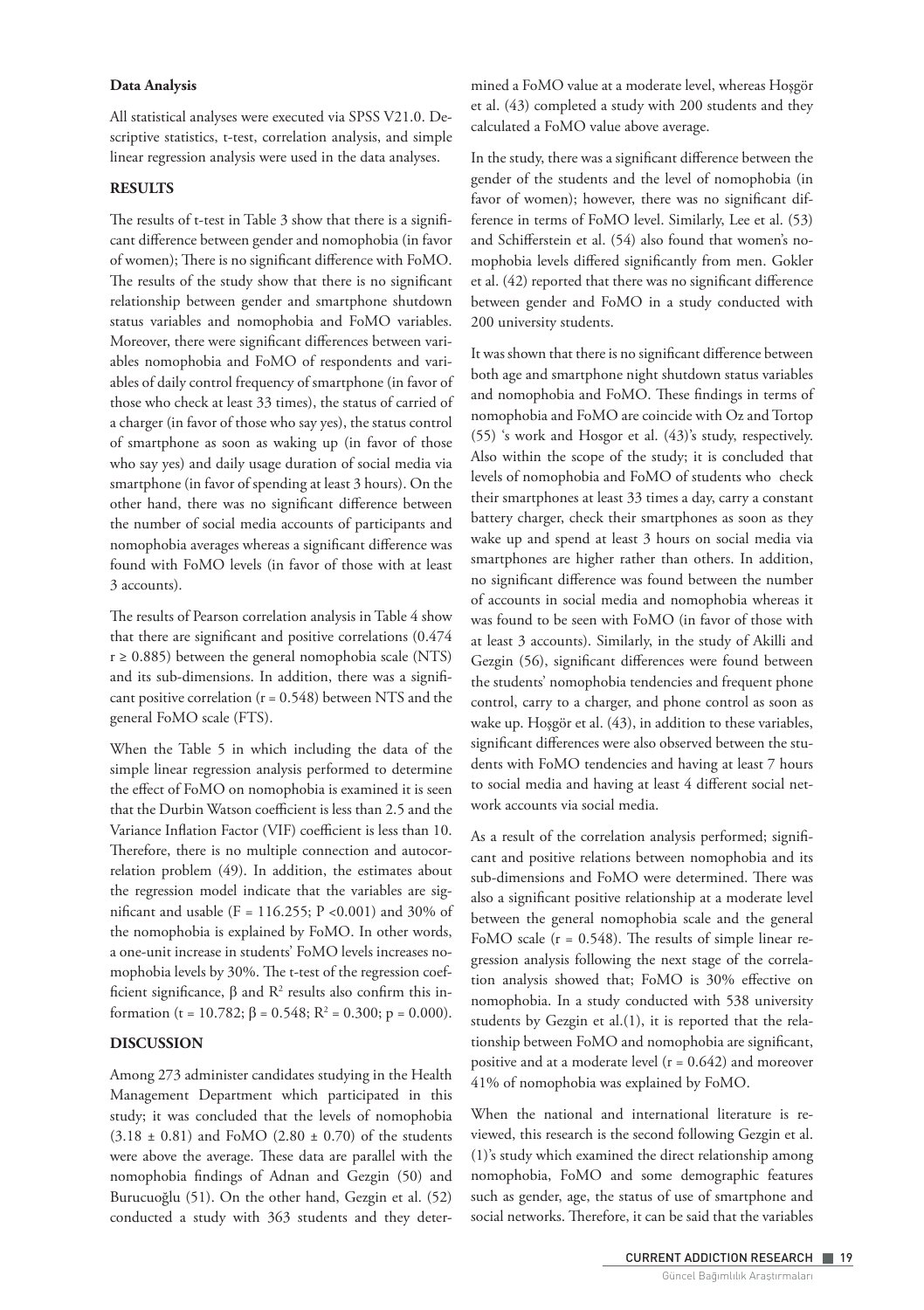included in this study and the relationships among these variables will contribute to the given field in the literature. However, the non-generalization of the study findings in the context of all university students is an important limitation. In order to obtain more effective results, it may be suggested to address the same issue in different sample groups and larger sample volumes. In addition, another limitation of this study is that the severity of smartphone addiction was not measured in this study.

### **REFERENCES**

1- Gezgin DM, Hamutoglu NB, Sezen-Gultekin G, Gemikonakli O. Relationship Between Nomophobia and Fear of Missing Out Among Turkish University Students. Cypriot Journal of Educational Science. 2018;13(4):549- 61.

2- Argumosa-Villar L, Boada-Grau J, Vigil-Colet A. Exploratory Investigation of Theoretical Predictors of Nomophobia Using the Mobile Phone Involvement Questionnaire (MPIQ). Journal of Adolescence. 2017;56:127-35.

3- Dasgupta P, Bhattacherjee S, Dasgupta S, Roy JK, Mukherjee A, Biswas R. Nomophobic Behaviors Among Smartphone Using Medical and Engineering Students in Two Colleges of West Bengal. Indian Journal of Public Health. 2017;61:199-204.

4- We are Social Official Website (01.03.2018). Special Reports: Digital in 2018: Global Overview. . https://wearesocial.com/blog/2018/01/global-digital-report-2018

5- Chen TH, Kim Y. Problematic Use of Social Network Sites: The Interactive Relationship between Gratifications Sought and Privacy Consern. Cyberpsychology, Behavir, and Social Networking. 2013;16(11):806-12.

6- Young KS. Internet Addiction: A New Clinical Phenomen and Its Consequences. American Behavioral Scientist. 2004;48(4):402-15.

7- Rosales-Huamani JA, Guzman-Lopez RR, Aroni-Vilca EE, Matos-Avalos CR, Castillo-Sequera JL. Determining Symptomatic Factors of Nomophobia in Peruvian Students from the National University of Engineering. 2019; Preprints, 2019010331 (doi: 10.20944/preprints201901.0331.v1).

8- King AL,Valença AM, Nardi AE. (2010). Nomophobia: The Mobile Phone in Panic Disorder with Agoraphobia: Reducing Phobias or Worsening of Dependence? Cognitive and Behavioral Neurology. 2010;23(1):52-4.

9- Yıldırım C, Correia AP. Exploring the Dimensions of Nomophobia: Development and Validation of a Self-Reported Questionnaire. Computers in Human Behavior. 2015;49:130-7.

10- Bragazzi NL, Del Puente G. (2014). A Proposal for Including Nomophobia in the New DSM-V. Psychology Research and Behavior Management. 2014;7:155-60.

11- Çelik Y, Atilla G. (2018). Üniversite Öğrencilerinin Nomofobi, Duygu Düzenleme Güçlüğü ve Akademik Başarıları Arasındaki İlişkinin İncelenmesi: Manavgat MYO Örneği. Journal of Social and Humanities Sciences Research. 2018;5(26):2628-39.

12- Wallace P. (2014). Internet Addiction Disorder and Youth: There are Growing Concerns About Compulsive Online Activity and that This Could Impede Students' Performance and Social Lives. EMBO Reports. 2014;15(1):12-6.

13- Hoşgör H, Tandoğan Ö, Hoşgör-G D. Nomofobinin Günlük Akıllı Telefon Kullanım Süresi ve Okul Başarısı Üzerindeki Etkisi: Sağlık Personeli Adayları Örneği. Akademik Sosyal Araştırmalar Dergisi. 2017;5(46):573-95.

14- Gezgin DM, Çakır Ö. Analysis of Nomofobic Behaviors of Adolescents Regarding Various Factors. Journal of Human Sciences. 2016;13(2):2504-19.

15- Gezgin, DM; Parlak C. (2018). Kosova'da Öğrenim Gören Öğrenciler Arasında Nomofobi Yaygınlığı. International Balkan Education and Science Congress. 6-8 September, Trakya University, Edirne.

16- Hakkari F. Meslek Yüksekokulu Öğrencilerinin Nomofobi Düzeylerinin Belirlenmesi: Kırıkhan MYO Örneği. Atlas International Referred Journal on Social Sciences. 2018;4(10):786-97.

17- Özdemir B, Çakır Ö, Hussain I. Prevalence of Nomophobia Among University Students: A Comparative Study of Pakistani and Turkish Undergraduate Students. EURASIA Journal of Mathematics, Science and Technology Education. 2018;14(4):1519-32.

18- Sırakaya M. Ön Lisans Öğrencilerinin Nomofobi Düzeylerinin Akıllı Telefon Kullanım Durumlarına Göre İncelenmesi. Mersin Üniversitesi Eğitim Fakültesi Dergisi. 2018;14(2):714-27.

19- Turan EZ, İşçitürk GB. İlahiyat Fakültesi Öğrencilerinin Nomofobi Düzeylerinin Çeşitli Faktörler Açısından İncelenmesi. OPUS Uluslar arası Toplum Araştırmaları Dergisi. 2018;9(16):1931-50.

20- Yildirim C, Sumuer E, Adnan M, Yildirim S. A Growing Fear: Prevalence of Nomophobia Among Turkish College Students. Information Development. 2016;32(5):1322-31.

21- Darvishi M, Noori M, Nazer MR, Sheikholeslami S, Karimi E. Investigating Different Dimensions of Nomophobia Among Medical Students: A Cross-Sectional Study. Macedonian Journal of Medical Sciences. 2019;7(4):573-8.

22- Davie N, Hilber T. (2017). Nomophobia: Is Smartphone Addiction a Genuine Risk for Mobile Learning? 13th International Conference Mobile Learning, ISBN: 978-989-8533-61-6.

20 CURRENT ADDICTION RESEARCH / 2019, Vol:3, Issue:1

Güncel Bağımlılık Araştırmaları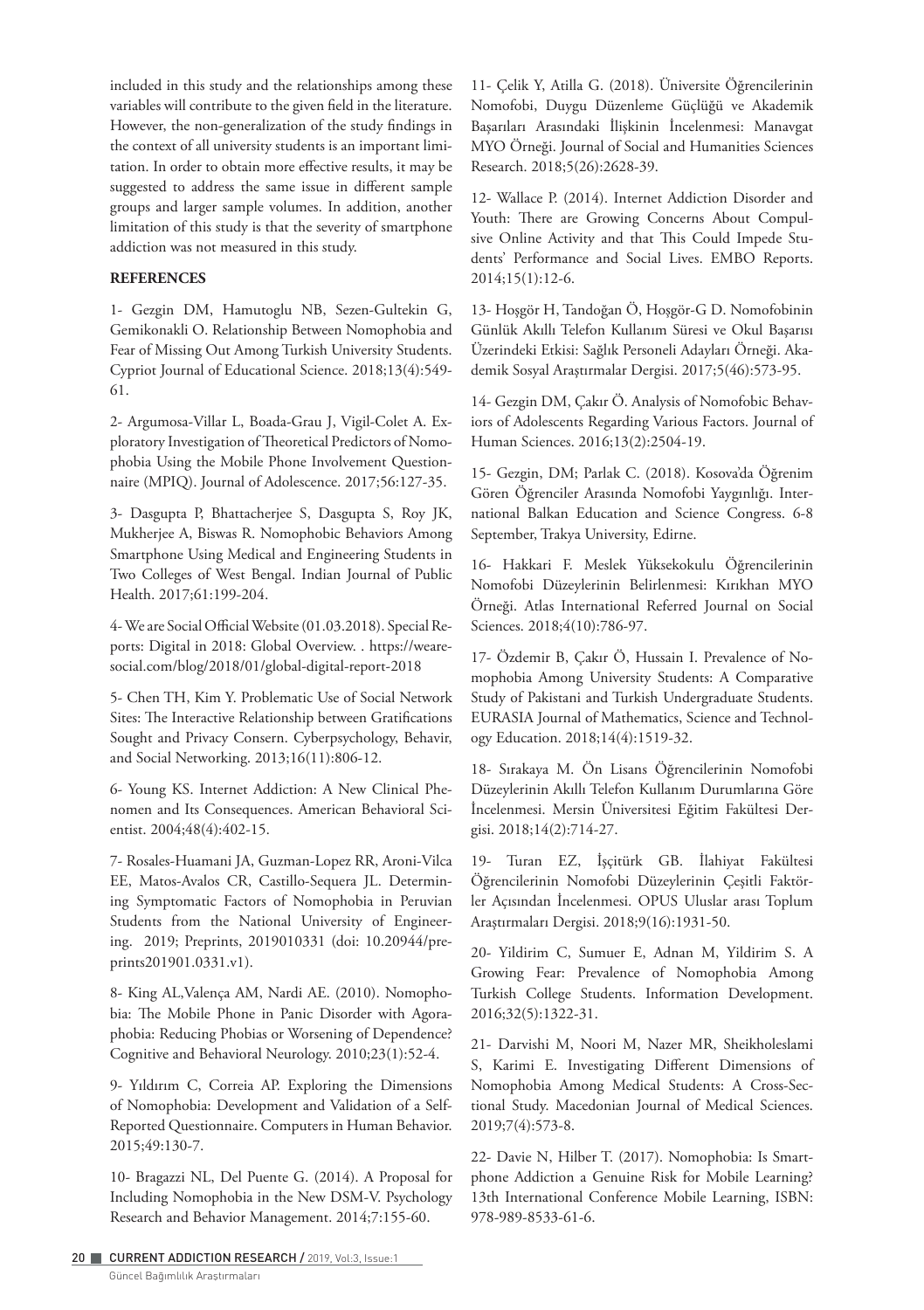23- Emdadul Haque ATM, Haque M, Kibria GM, Fadzil AAB, Hisham MABM, Mahamarowi NHB, Yusri NIS-BM, Zalami SNAB. Usage of Mobile Applications at Night and its Association with Sleep Pattern and Academic Performance of the Medical Students of Unikl‐RCMP, Ipoh, Malaysia. Journal of Global PharmaTechnology. 2017;9(9):15-24.

24- Farooqui IA, Pore P, Gothankar J. Nomophobia: An Emerging Issue in Medical Institutions? Journal of Mental Health. 2017;1-4.

25- Gutiérrez-Puertas L, Márquez-Hernández VV, São-Romão-Preto L, Granados-Gámez G, Gutiérrez-Puertas V, Aguilera-Manrique G. Comparative Study of Nomophobia Among Spanish and Portuguese University Students. Nurse Education in Practice. 2019;34: 79-84.

26- Sethia S, Melwani V, Melwani S, Priya A, Gupta M, Khan A. A Study to Assess the Degree of Nomophobia Among the Undergraduate Students of a Medical College in Bhopal. International Journal of Community Medicine and Public Health. 2018;5(6):2442-5.

27- Tavolacci MP, Meyrignac G, Richard L, Dechelotte P, Ladner J. Problematic Use of Mobile Phone and Nomophobia Among French College Students. The European Journal of Public Health. 2015;25(suppl.3), ckv172– ckv088.

28- Aguilera-Manrique G, Ma´rquez Herna´ndez VV, Alcaraz-Co´rdoba T, Granados Ga´mez G, Gutie´rrez-Puertas V, Gutie´rrez-Puertas L. The Relationship Between Nomophobia and the Distraction Associated with Smartphone Use Among Nursing Students in Their Clinical Practicum. PLoS ONE. 2018;13(8): e0202953.

29- Kanmani A, Bhavani U, Maragatham RS. NO-MOPHOBIA–An Insight into Its Psychological Aspects in India. International Journal of Indian Psychology. 2017;4(2):5-15.

30- Thomée S, Harenstam A, Hagberg M. Mobile Phone Use and Stress, Sleep Disturbances and Symptoms of Depression Among Young Adults: A Prospective Cohort Study. BMC Public Health. 2011;11(66):66–76.

31- Haug S, Castro RP, Kwon M, Filler, A, Kowatsch T, Schaub MP. Smartphone Use and Smartphone Addiction Among Young People in Switzerland. Journal of Behavioral Addictions. 2015;4(4):299-307.

32- Sert H, Taskin-Yilmaz F, Karakoc Kumsar A, Aygin D. Effect of Technology Addiction on Academic Success and Fatigue Among Turkish University Students. Fatigue: Biomedicine, Health & Behavior. 2019;1-11.

33- Yıldırım S, Kişioğlu AN. Teknolojinin Getirdiği Yeni Hastalıklar: Nomofobi, Netlessfobi, Fomo. Süleyman Demirel Üniversitesi Tıp Fakültesi Dergisi. 2018;25(4):473-80.

34- Yen C,Tang T, Yen J, Lin H, Huang C, Lıu S. Symptoms of Problematic Cellular Phone Use, Functional Impairment and Its Association with Depression Among Adolescents in SouthernTaiwan. Journal of Adolescence. 2009;32:863-73

35- Alosaimi FD, Alyahya H, Alshahwan H, Al Mahyijari N, Shaik SA. Smartphone Addiction Among University Students in Riyadh, Saudi Arabia. Saudi Medical Journal. 2016;37(6):675-83.

36- Kwon M, Lee JY, Won WY, Park JW, Min JA, Hahn C. Development and Validation of a Smartphone Addiction Scale (SAS). PloS One. 2013;8(2):1-7.

37- Erdem H, Türen U, Kalkın G. Üniversite Öğrencilerinde Mobil Telefon Yoksunluğu Korkusunun (Nomofobi) Akademik Başarıya Etkisi. Süleyman Demirel Üniversitesi İktisadi ve İdari Bilimler Fakültesi Dergisi. 2016;21(3):923-36.

38- Alt D. College Students' Academic Motivation, Media Engagement and Fear of Missing Out. Computers in Human Behavior. 2015;49:111-19.

39- Aydın H. Sosyal Medya Trendi Olan Fomo'nun Pazarlama Alanında Kullanımı Üzerine Literatür Taraması. İzmir Katip Çelebi Üniversitesi İktisadi ve İdari Bilimler Fakültesi Dergisi. 2018;1(1):1-9.

40- Przybylski AK, Murayama K, DeHaan CR, Gladwell V. Motivational, Emotional, and Behavioral Correlates of Fear of Missing Out. Computers in Human Behavior. 2013; 29(4):1841-8.

41- Dossey L. FOMO, Digital Dementia, and Our Dangerous Experiment. Explore: The Journal of Science and Healing. 2014;2(10):69-73.

42- Gökler ME, Aydın R, Ünal E, Metintaş S. Sosyal Ortamlarda Gelişmeleri Kaçırma Korkusu Ölçeğinin Türkçe Sürümünün Geçerlilik ve Güvenilirliğinin Değerlendirilmesi. Anadolu Psikiyatri Dergisi. 2015;17(Ek.1):53-9.

43- Hoşgör H, Tütüncü KS, Hoşgör GD, Tandoğan Ö. Üniversite Öğrencileri Arasında Sosyal Medyadaki Gelişmeleri Kaçırma Korkusu Yaygınlığının Farklı Değişkenler Açısından İncelenmesi. International Journal of Academic Value Studies. 2017;3(17):213-23.

44- Riordan BC, Flett JAM, Hunter JA, Scarf D, Conner TS. Fear of Missing Out (FoMO): the Relationship Between FoMO, Alcohol Use, and Alcohol-Related Consequences in College Students. Journal of Psychiatry and Brain Functions. 2015;2:1-7.

45- Dhir A,Yossatorn Y, Kaur P, Chen S. Online Social Media Fatigue and Psychological Wellbeing—A Study of Compulsive Use, Fear of Missing Out, Fatigue, Anxiety and Depression. International Journal of Information Management. 2018;40:141-52.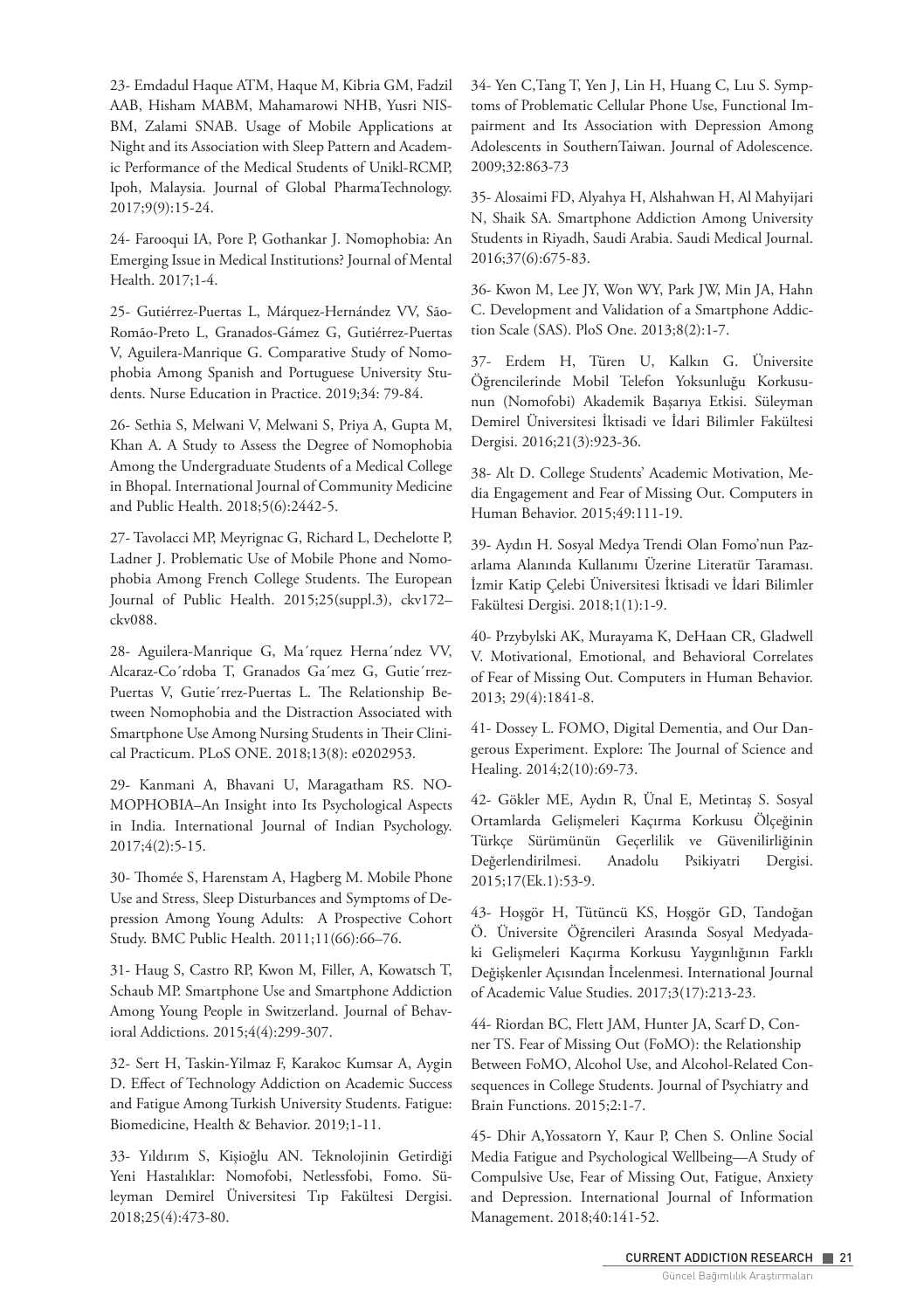46- Hetz PR, Dawson CL, Cullen TA. Social Media Use and the Fear of Missing Out (FoMO) While Studying Abroad. Journal of Research on Technology in Education. 2015;47(4):259-72.

47- Tavşancıl E. Tutumların Ölçülmesi ve SPSS ile Veri Analizi. 2005, Nobel, Ankara.

48-Tabachnick BG, Fidell LS. Experimental Designs Using ANOVA. 2007, Thomson/Brooks/Cole.

49- Hair JF, Anderson RE, Tatham RL, Black WC. Multivariate Data Analysis. 1998, 5 th ed. (NJ), Prentica Hall.

50- Adnan M, Gezgin DM. A Modern Phobia: Prevalence of Nomophobia Among College Students. Ankara Üniversitesi Eğitim Fakültesi Dergisi. 2016;49(1):141-58.

51- Burucuoğlu M. Meslek Yüksekokulu Öğrencilerinin Nomofobi Düzeyleri Üzerinde Bir Araştırma. Karabük Üniversitesi Sosyal Bilimler Enstitüsü Dergisi. 2017;7(2): 482-9.

52- Gezgin DM, Hamutoglu NB, Gemikonakli O, Ra-

man İ. Social Networks Users: Fear of Missing Out in Preservice Teachers. Journal of Education and Practice. 2017;8(17):156-68.

53- Lee YK, Chang CT, Lin Y, Cheng ZH. The Dark Side of Smartphone Usage: Psychological Traits, Compulsive Behavior and Technostress. Computers in Human Behavior. 2014;31:373-83.

54- Schifferstein HNJ. The Perceived Importance of Sensory Modalities in Product Usage: A Study of Self-Reports. Acta Psychologica. 2006;121: 41-64.

55- Öz H, Tortop HS. Üniversite Okuyan Genç Yetişkinlerin Mobil Telefon Yoksunluğu Korkusu (Nomofobi) ile Kişilik Tipleri Arasındaki İlişkinin İncelenmesi. Yeni Medya Elektronik Dergisi. 2018;2(3):146-59.

56- Akıllı0 GK, Gezgin DM. Üniversite Öğrencilerinin Nomofobi Düzeyleri ile Farklı Davranış Örüntülerinin Arasındaki İlişkilerin İncelenmesi. Mehmet Akif Ersoy Üniversitesi Eğitim Fakültesi Dergisi. 2016;(40): 51-69.

#### **TABLES**

Table 1. Demographic characteristics of the respondents.

| <b>Characteristics</b>                                                    | $\cal N$ | $\%$  |
|---------------------------------------------------------------------------|----------|-------|
| Gender                                                                    |          |       |
| Female                                                                    | 205      | 75.1  |
| Male                                                                      | 68       | 24.9  |
| Age                                                                       |          |       |
| 21 >                                                                      | 154      | 56.4  |
| $21 \leq$                                                                 | 119      | 43.6  |
| Daily control frequency of smartphone                                     |          |       |
| 33 >                                                                      | 148      | 54.2  |
| 33<                                                                       | 125      | 45.8  |
| The situation of the carry a charger                                      |          |       |
| Yes                                                                       | 139      | 50.9  |
| No                                                                        | 134      | 49.1  |
| The situation of control of smartphone as soon as wake up                 |          |       |
| Yes                                                                       | 222      | 81.3  |
| No                                                                        | 51       | 18.7  |
| The situation of closed of smartphone at night                            |          |       |
| Yes                                                                       | 35       | 12.8  |
| No                                                                        | 238      | 87.2  |
| The number of account in the social media                                 |          |       |
| 3>                                                                        | 111      | 40.7  |
| 355                                                                       | 162      | 59.3  |
| Duration of daily usage of social media by means of the smartphone (hour) |          |       |
| 3>                                                                        | 151      | 55.4  |
| $3 \le$                                                                   | 122      | 44.6  |
| Total                                                                     | 274      | 100.1 |

Güncel Bağımlılık Araştırmaları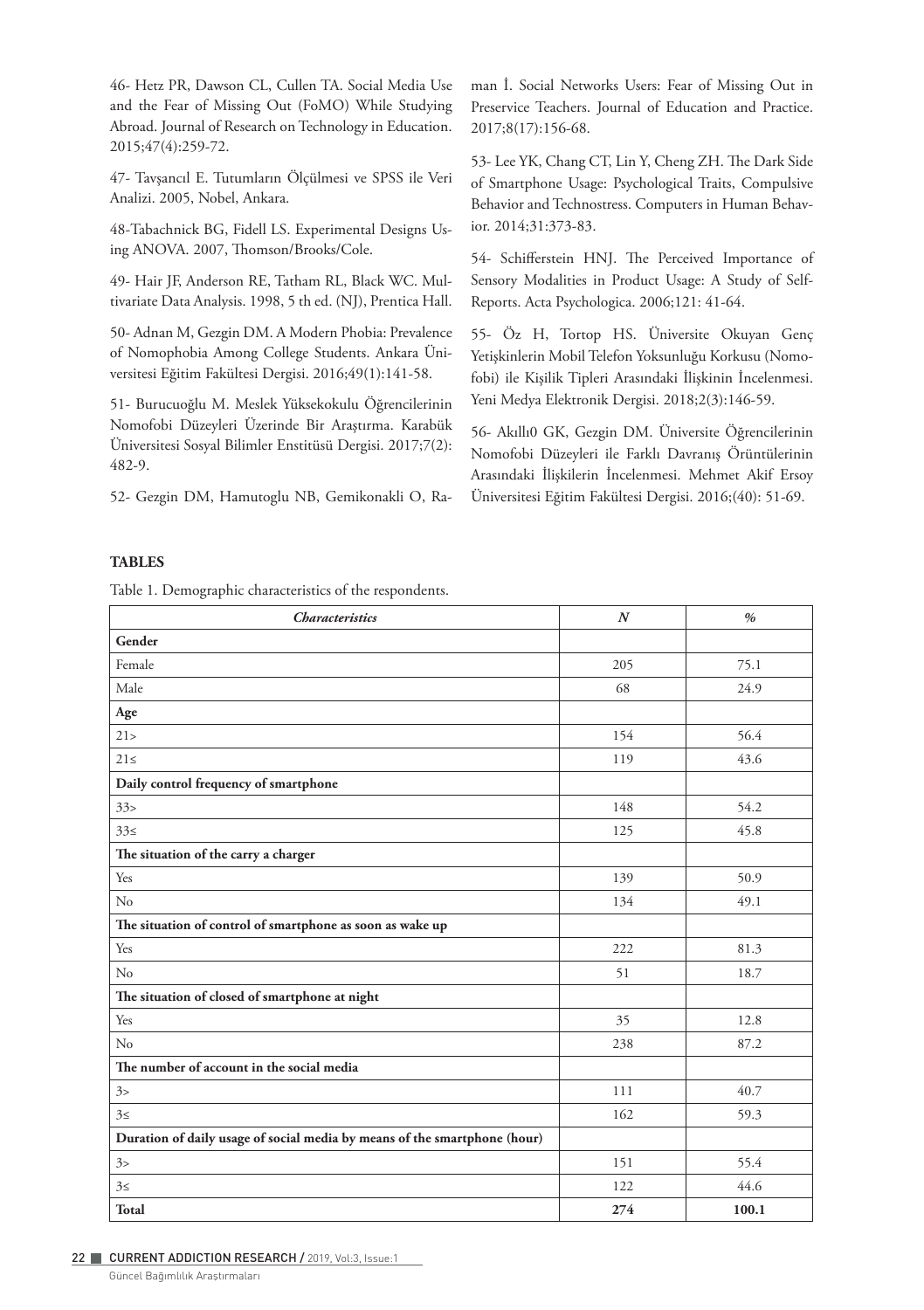Table 2. Descriptive statistics on nomophobia and FoMO scales

| <b>Scale</b> | <b>Sub-dimensions</b> | $\boldsymbol{N}$ | Mean | <b>SD</b> | Min. | Max. | <b>Skewness</b> | <b>Kurtosis</b> |
|--------------|-----------------------|------------------|------|-----------|------|------|-----------------|-----------------|
|              | NAI [1-4]             | 273              | 3.52 | 0.89      | 1.00 | 5.00 | $-0.56$         | $-0.19$         |
|              | GUC [5-9]             | 273              | 3.21 | 1.00      | 1.00 | 5.00 | $-0.14$         | $-0.72$         |
| Nomophobia   | $NC$ [10-15]          | 273              | 3.56 | 0.97      | 1.00 | 5.00 | $-0.64$         | 0.03            |
|              | LC $[16-20]$          | 273              | 2.42 | 1.03      | 1.00 | 5.00 | 0.65            | $-0.17$         |
|              | <b>Total Scale</b>    | 273              | 3.18 | 0.81      | 1.15 | 5.00 | $-0.01$         | $-0.30$         |
| FoMO         | <b>Total Scale</b>    | 273              | 2.80 | 0.76      | 1.00 | 5.00 | 0.29            | 0.29            |

Table 3. Comparison of nomophobia and FoMO levels with characteristics of the respondents

|                                                               |              | Nomophobia        | <b>FoMO</b>       |           |  |
|---------------------------------------------------------------|--------------|-------------------|-------------------|-----------|--|
| Characteristics of the respondents                            | <b>Mean</b>  | <b>SD</b>         | <b>Mean</b>       | <b>SD</b> |  |
| Gender                                                        |              |                   |                   |           |  |
| Female $(n = 205)$                                            | 3.26         | 0.79              | 2.81              | 0.76      |  |
| Male ( $n = 68$ )                                             | 2.94         | 0.83              | 2.74              | 0.73      |  |
|                                                               |              | $T = 2.836$       | $T = 0.646$       |           |  |
|                                                               | $P = 0.005$  |                   | $P = 0.519$       |           |  |
| Age                                                           |              |                   |                   |           |  |
| $21 > (n = 154)$                                              | 3.20         | 0.75              | 2.86              | 0.65      |  |
| $21 \leq (n = 119)$                                           | 3.50         | 0.88              | 2.71              | 0.87      |  |
|                                                               | $T = 0,571$  |                   | $T = 1.593$       |           |  |
|                                                               | $P = 0.568$  |                   | $P = 0.112$       |           |  |
| Daily control frequency of smartphone                         |              |                   |                   |           |  |
| $33>(n = 148)$                                                | 2.91         | 0.75              | 2.59              | 0.71      |  |
| $33 \le (n = 125)$                                            | 3.50         | 0.76              | 3.04              | 0.74      |  |
|                                                               | $T = -6.529$ |                   | $T = -5.036$      |           |  |
|                                                               | $P = 0.000$  |                   | $P = 0.000$       |           |  |
| The situation of the carry a charger                          |              |                   |                   |           |  |
| Yes $(n = 139)$                                               | 3.35         | 0.81              | 2.91              | 0.81      |  |
| No $(n = 134)$                                                | 3.00         | 0.77              | 2.68              | 0.69      |  |
|                                                               | $T = 3.638$  |                   | $T = 2.553$       |           |  |
|                                                               | $P = 0.000$  |                   | $P = 0.011$       |           |  |
| The situation of control of smartphone as soon as wake up     |              |                   |                   |           |  |
| Yes $(n = 222)$                                               | 3.33         | 0.77              | 2.90              | 0.75      |  |
| No $(n = 51)$                                                 | 2.53         | 0.66              | 2.34              | 0.61      |  |
|                                                               | $T = 6.953$  |                   | $T = 4.973$       |           |  |
|                                                               | $P = 0.000$  |                   | $P = 0.000$       |           |  |
| The situation of closed of smartphone at night                |              |                   |                   |           |  |
| Yes $(n = 35)$                                                | 2.97         | 0.76              | 2.64              | 0.59      |  |
| No $(n = 238)$                                                | 3.21         | 0.81              | 2.82              | 0.78      |  |
|                                                               | $T = -1.701$ |                   | $T = -1.292$      |           |  |
|                                                               | $P = 0.090$  |                   | $P = 0.197$       |           |  |
| The number of account in the social media                     |              |                   |                   |           |  |
| $3>(n = 111)$                                                 | 3.22         | 0.77              | 2.67              | 0.79      |  |
| $3 \leq (n = 162)$                                            | 3.16         | 0.84              | 2.89              | 0.72      |  |
|                                                               |              | $T = 0.624$       | $T = -2.326$      |           |  |
| $P = 0.533$                                                   |              |                   | ${\rm P=0.021}$   |           |  |
| Duration of daily usage of social media via smartphone (hour) |              |                   |                   |           |  |
| $3>(n = 151)$                                                 | 2.95         | 0.80              | 2.61              | 0.76      |  |
| $3 \leq (n = 122)$                                            | 3.47         | 0.73              | 3.03              | 0.68      |  |
|                                                               | $T = -5.461$ |                   | $T = -4.754$      |           |  |
|                                                               |              | ${\bf P} = 0.000$ | ${\rm P = 0.000}$ |           |  |

Güncel Bağımlılık Araştırmaları